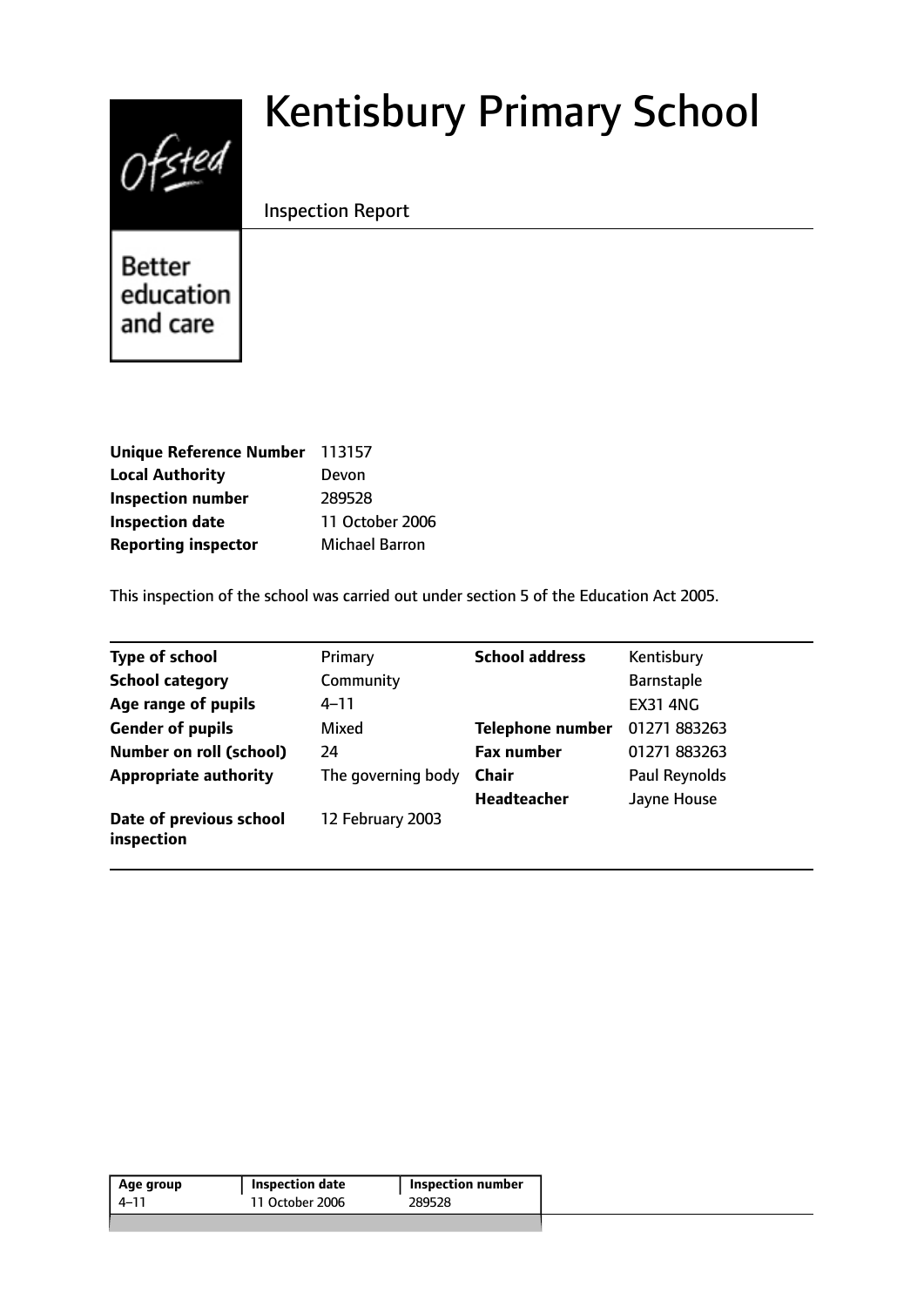© Crown copyright 2006

Website: www.ofsted.gov.uk

This document may be reproduced in whole or in part for non-commercial educational purposes, provided that the information quoted is reproduced without adaptation and the source and date of publication are stated.

Further copies of this report are obtainable from the school. Under the Education Act 2005, the school must provide a copy of this report free of charge to certain categories of people. A charge not exceeding the full cost of reproduction may be made for any other copies supplied.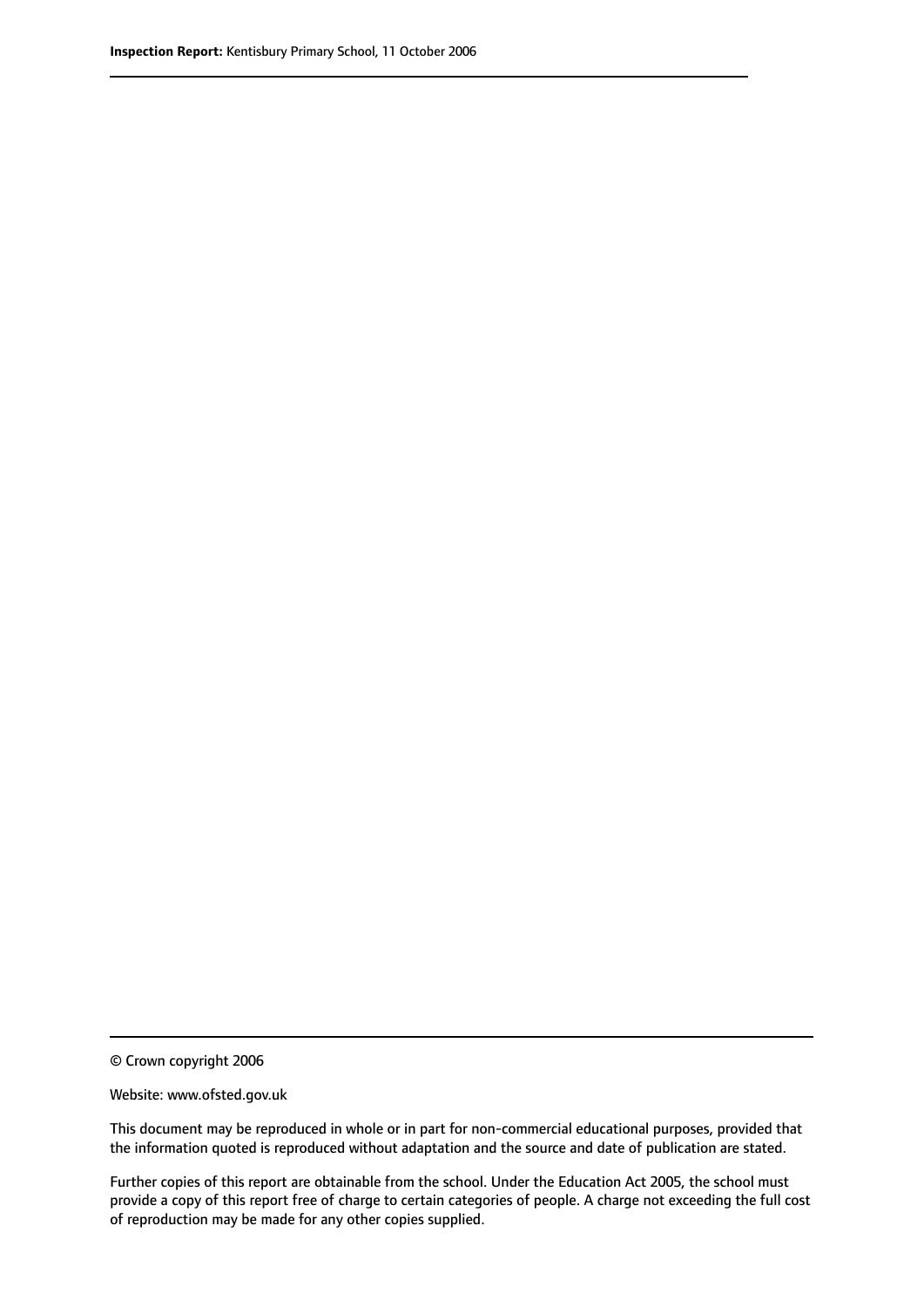# **Introduction**

The inspection was carried out by one Additional Inspector.

#### **Description of the school**

Kentisbury Primary School is a very small primary school serving a rural area of Devon. The school is going through a period of change and is presently preparing to become part of a federation of three small primary schools. The previous headteacher retired in July 2006 after 26 years and has been replaced by the headteacher-designate of the new school federation. An above-average number of pupils usually leave or join the school each year within term time. All pupils are from a White British heritage and no pupils have a first language other than English.

#### **Key for inspection grades**

| Grade 1 | Outstanding  |
|---------|--------------|
| Grade 2 | Good         |
| Grade 3 | Satisfactory |
| Grade 4 | Inadequate   |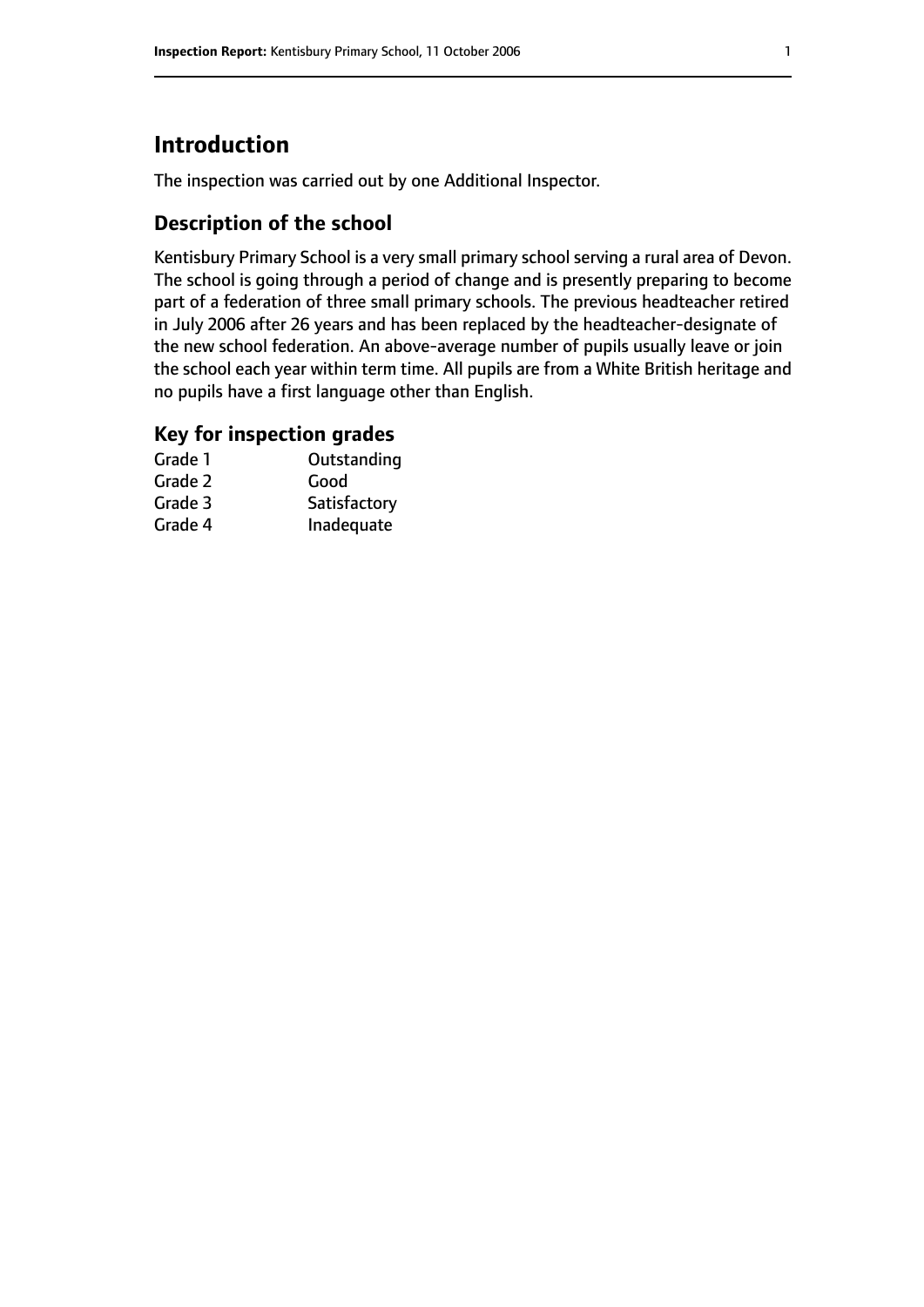## **Overall effectiveness of the school**

#### **Grade: 3**

and gives pupils a sound start to their education. In the short time since her appointment, the headteacher has led the school with drive and determination. She ensures that both staff and governors share the vision of a school which helps pupils to attain their full potential. Her changes have brought about improvements in pupils' attitudes to learning and achievement. These measures have already resulted in rising standards.

Pupils enjoy school and value the school's family atmosphere that provides the firm foundation for their good behaviour. Pupils describe their school as a 'fun' place and say that they feel safe. Parents appreciate that the school offers pupils a 'happy and caring' environment in which to learn, whilst pupils describe their teachers as'friendly' and 'helpful'. As a result, pupils work hard and try to do well. They display responsible attitudes, have a good community spirit and learn how to make sensible and healthy choices. They learn respect for others and are prepared satisfactorily for their future life.

Children enter the Foundation Stage with average skills. They make good progress and reach or exceed the expected standards in all areas of learning by the time they enter Year 1 because staff offer good support and make learning interesting. Pupils make sound progress throughout the rest of the school. By Year 6, overall standards are similar to those attained nationally. However, pupils of higher ability do not always do as well as they should. Teaching is satisfactory and ensures that most pupils, including those with learning difficulties, make satisfactory progress, even though marking does not always tell pupils how to improve.

The curriculum is satisfactory and is enriched by a range of additional activities that further develop pupils' skills and their enjoyment of learning. However, opportunities for pupils to develop their awareness and understanding of multi-cultural British society are limited. Procedures for care, quidance and support are good and contribute to pupils' progress and their sense of well-being. The governing body supports the school effectively but doesn't always provide enough challenge.

#### **What the school should do to improve further**

- Ensure higher-ability pupils attain their full potential.
- Make sure the governing body develops its role of challenging the school when appropriate.
- Ensure marking helps pupils to understand how to improve their work.
- Increase pupils' awareness and understanding of the multi-cultural nature of modern British society.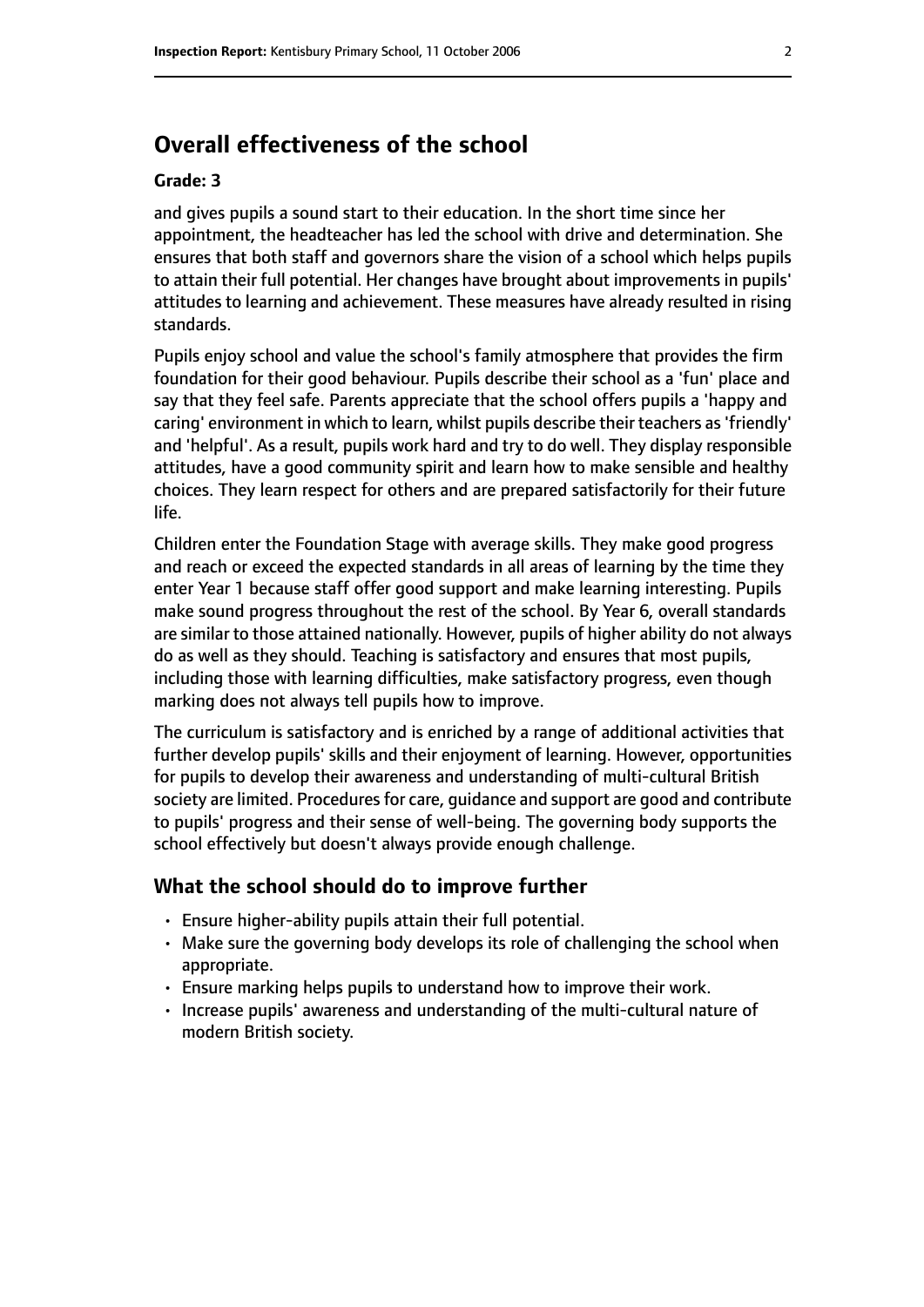#### **Achievement and standards**

#### **Grade: 3**

The school has worked well to reverse the decline in pupils' achievement in reading over the last year. However, throughout the school, pupils' progress in writing, and in particular the skill of writing for a specific audience, lags behind their progress in other subjects. The school recognises this and has developed various strategies to improve matters, including using the school's good links with other schools to let teachers share their expertise. Pupils' achievement, whilst good in the Foundation Stage, is overall satisfactory and this reflects the quality of teaching. Whilst teaching caters effectively for the needs of most pupils, the work for more-able pupils is sometimes too easy and their progress suffers. Pupils with learning difficulties make at least satisfactory progress in learning because of the effective level of support they receive, both in and out of the classroom.

# **Personal development and well-being**

#### **Grade: 2**

Attendance is good because pupils enjoy school and are keen to learn. Their good attitudes, behaviour and relationships contribute to their well-being. They have developed a good understanding of how to keep healthy and fit because of, for example, the school's healthy eating initiative and the well-attended outof-school-hours sports activities. Pupils of all age groups are beginning to make informed choices about how they exercise and what they eat. Pupils have also developed a strong sense of community and work and play well together. Their spiritual, moral, social and cultural education is good overall. Pupils have a good understanding of right and wrong and their spiritual and social development is enhanced through visits, visitors and strong links with organisations such as the National Trust and Kentisbury Church. Residential visits provide older pupils with experiences of life outside their isolated locality. However, during discussions with pupils, it became evident that they have yet to develop a realistic understanding of the multi-cultural nature of modern British society

# **Quality of provision**

#### **Teaching and learning**

#### **Grade: 3**

Teaching in the Foundation Stage is good and provides children with exciting activities that effectively blend independent learning and teacher-directed tasks. Teaching is well organised and children feel safe and secure. As a result they make good progress. Teaching in other year groups is satisfactory. Whilst teachers' sound subject knowledge and variety of teaching approaches help to make lessons interesting and keep pupils attentive, on occasions more-able pupils are insufficiently challenged. This affects their overall progress. Pupils are keen to learn, attentive and work hard but do not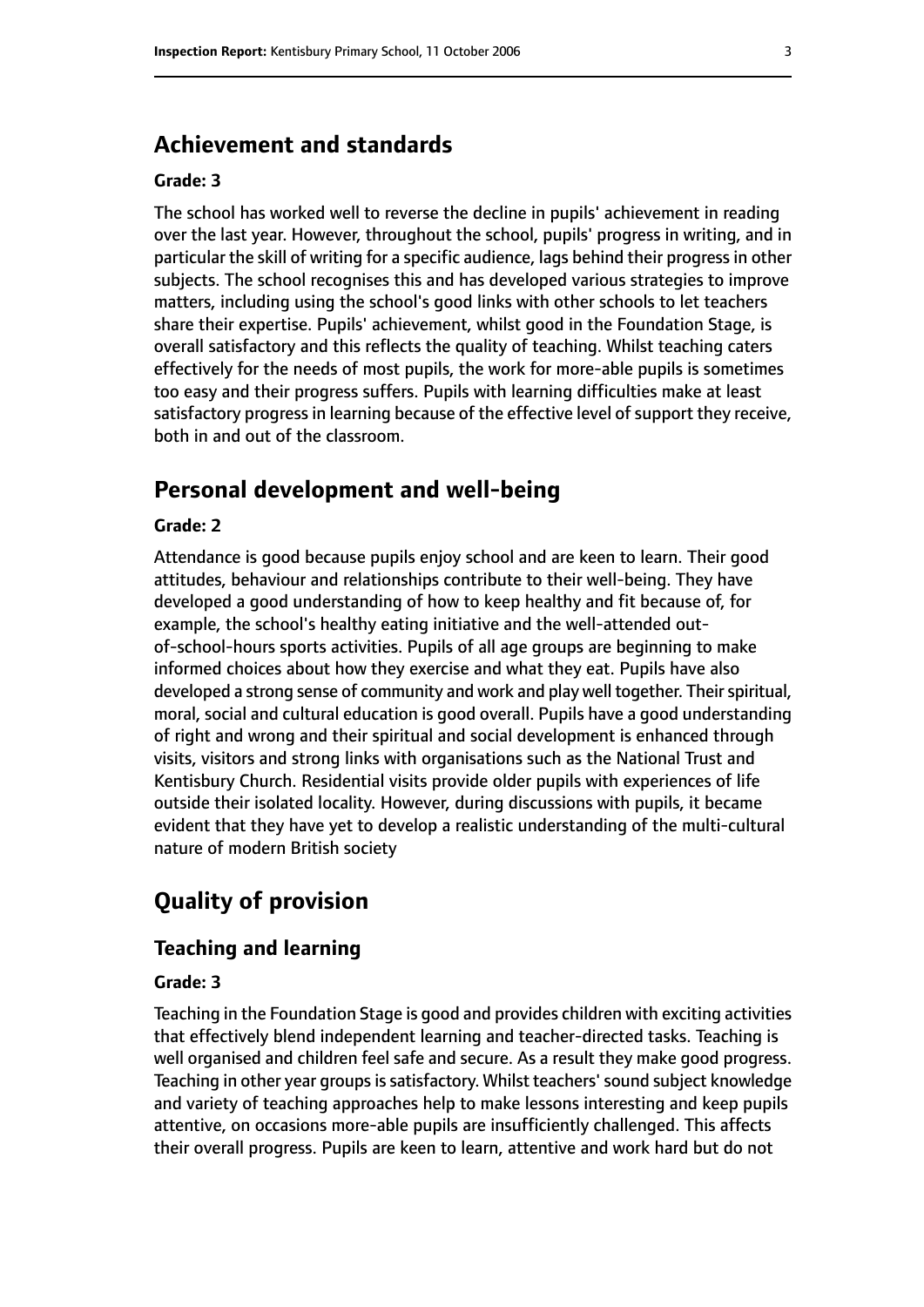always present their work well. Teachers' marking varies and does not always give pupils an understanding of how to improve their work. Teaching assistants effectively contribute to pupils' learning, especially in the Foundation Stage and when supporting pupils with learning difficulties in Year 1 to Year 6.

#### **Curriculum and other activities**

#### **Grade: 3**

The school's curriculum is well balanced and meets the needs and interests of pupils soundly. Provision in the Foundation Stage is good. Children are provided with an interesting range of experiences which fully reflects their needs in all areas of learning. As a result they make good progress. Pupils in other year groups make satisfactory progress in building up key skills in subjects such as literacy, numeracy and information and communication technology (ICT) and this helps them to prepare soundly for the next stage of their education. Good planning and provision for personal, social and health education ensure that pupils are aware of the importance of fitness and well-being. Pupils are encouraged to feel valued as individuals and show respect towards adults and towards each other. Interesting visits and visitors to school increase pupils' enjoyment of learning. Pupils also have regular opportunities to take part in a range of out-of-school activities, including sports clubs. However, opportunities for pupils to increase their knowledge and understanding of the multi-cultural nature of modern British society are limited.

#### **Care, guidance and support**

#### **Grade: 2**

Procedures for care, guidance and support are good and contribute to pupils' progress, sense of well-being and enjoyment of learning. Good quality care is evident in the school's focus on ensuring that every child matters and parents are positive about the good quality of care their children receive. Child protection procedures are understood and followed by all staff and pupils feel safe and know who to approach if they have a problem. Health and safety routines and risk assessments are fully in place and the school has established a Single Central Record in line with government requirements. Good induction and transfer arrangements help pupils to settle quickly into new routines and pupils with learning difficulties receive an effective level of support. However, teachers' marking of pupils' work often consists of words of encouragement rather than telling pupils what they need to learn next. As a result pupils are unsure of how to improve and this affects their progress.

#### **Leadership and management**

#### **Grade: 3**

Leadership and management of the school are satisfactory. The new headteacher is a strong leader. Since her appointment she has developed formal systems to analyse and evaluate provision in order to identify what the school needs to do to improve.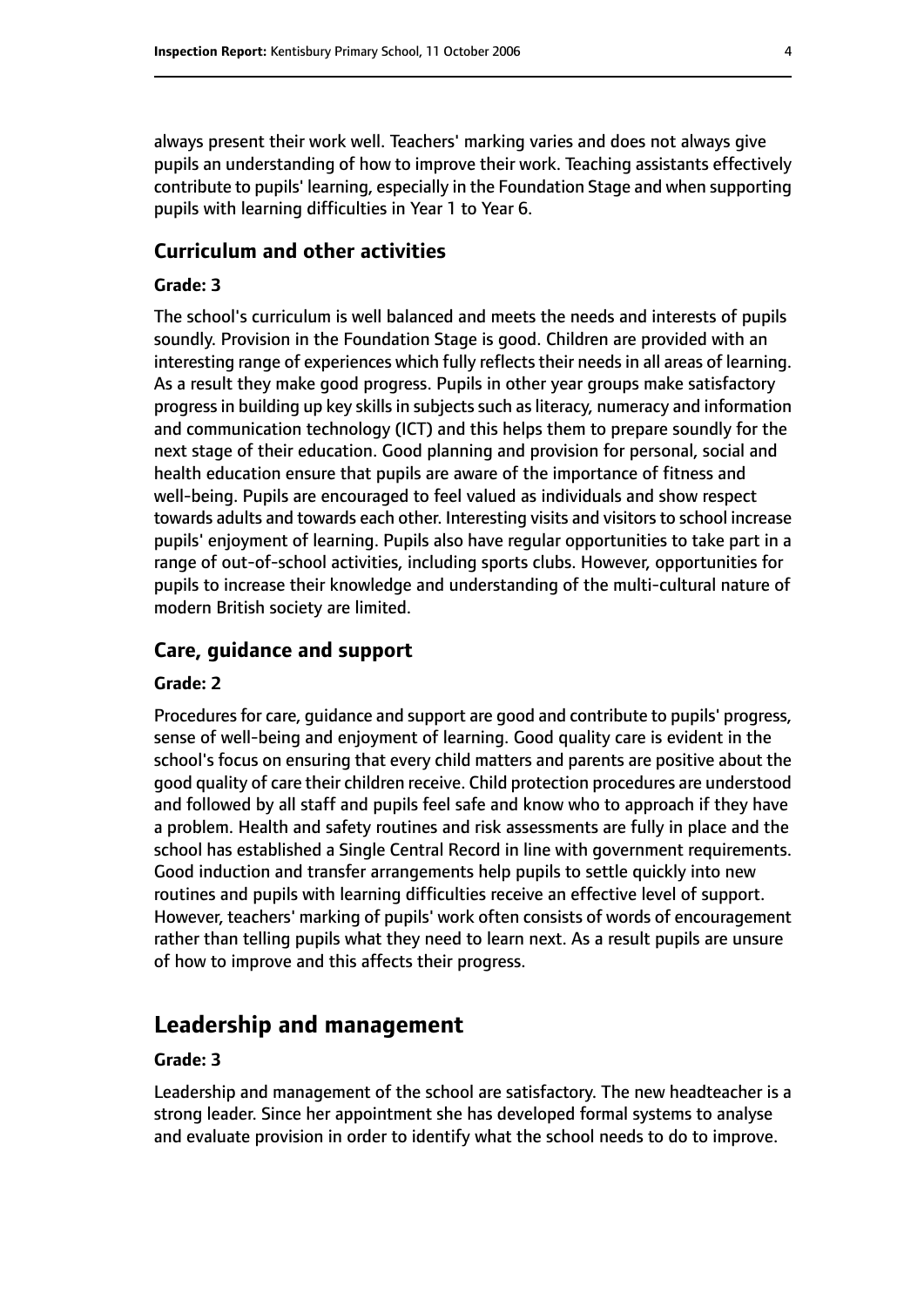Her new initiatives have already encouraged teachers to make lessons more relevant and this has helped pupils to improve.

Governors have good links with the school and have a sound idea of areas of strength and weakness. They are involved in all major decisions. However, the school's management structures do not clearly set out and separate the roles of staff and governors and, although the governing body is helpful, it isn't sufficiently critical in its support. The school works closely with parents, seeking and taking account of their views regularly. Links with external agencies support pupils' learning well, particularly those with learning difficulties. However, more-able pupils are not fully catered for. Resources are satisfactory and are used efficiently. Procedures for safeguarding learners meet current government requirements. The school presently gives sound value for money and has a satisfactory capacity to improve.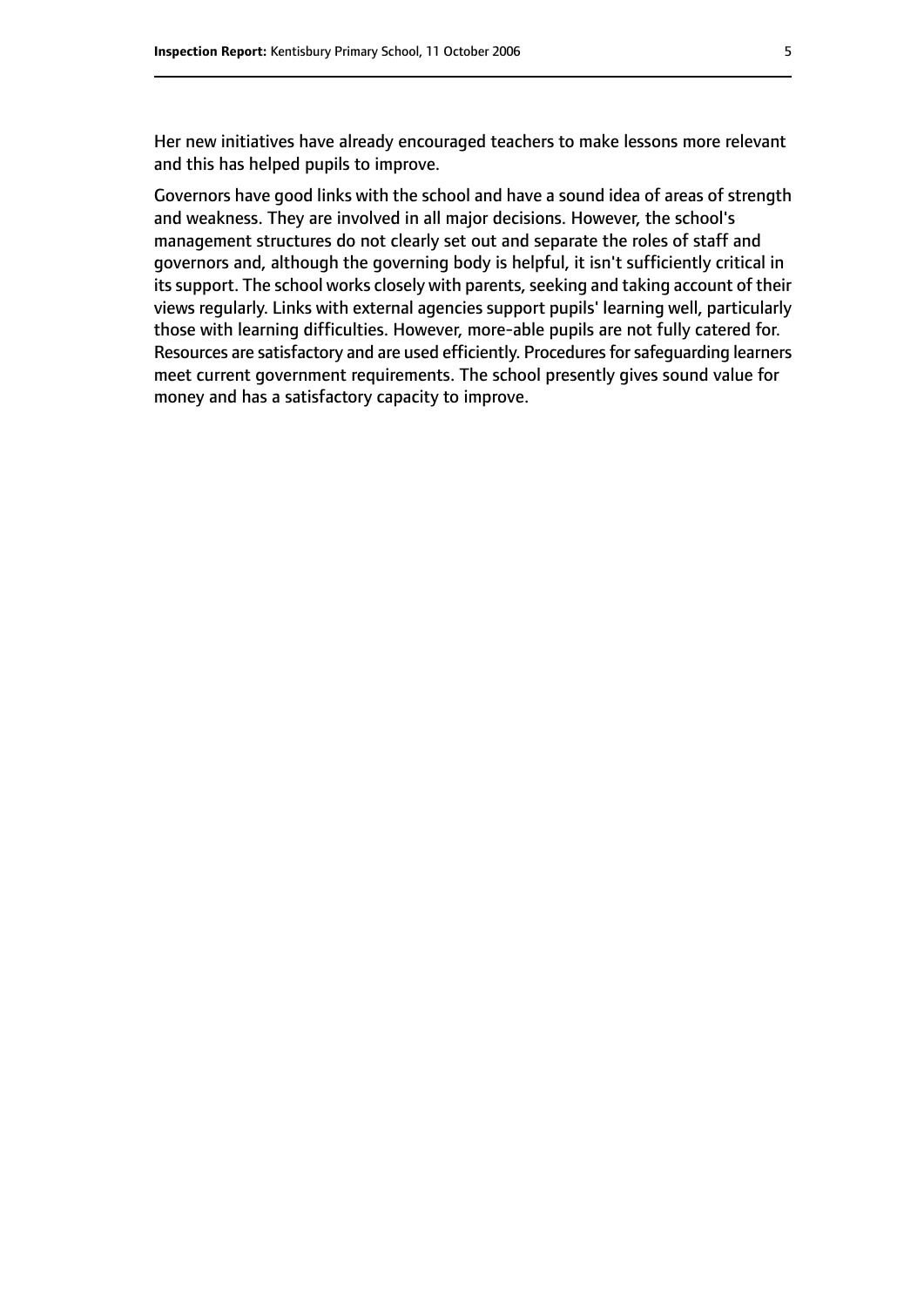**Any complaints about the inspection or the report should be made following the procedures set out inthe guidance 'Complaints about school inspection', whichis available from Ofsted's website: www.ofsted.gov.uk.**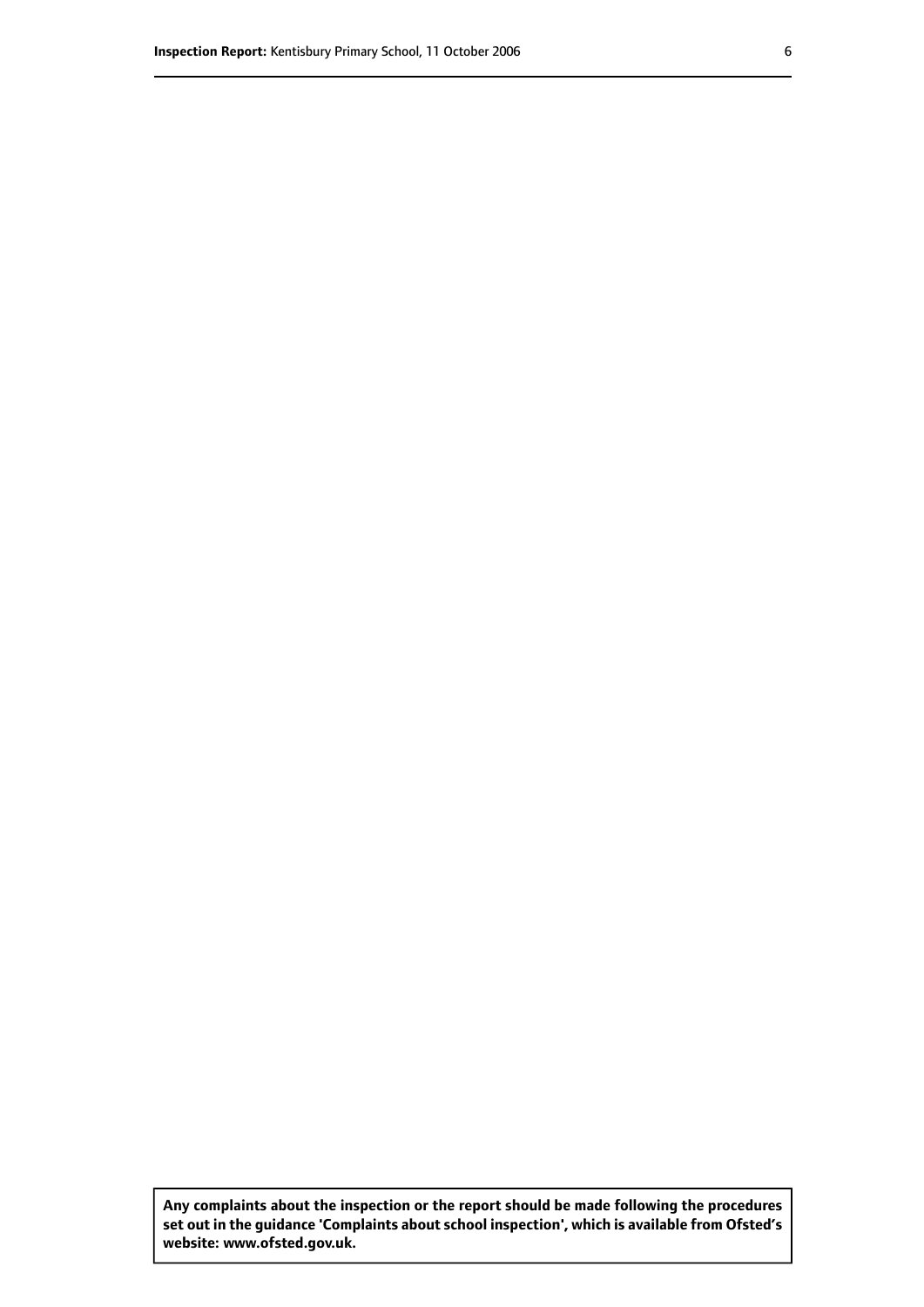# **Inspection judgements**

| Key to judgements: grade 1 is outstanding, grade 2 good, grade 3 satisfactory, and grade 4 | <b>School</b>  |
|--------------------------------------------------------------------------------------------|----------------|
| inadeauate                                                                                 | <b>Overall</b> |

# **Overall effectiveness**

| How effective, efficient and inclusive is the provision of education, integrated<br>care and any extended services in meeting the needs of learners? |     |
|------------------------------------------------------------------------------------------------------------------------------------------------------|-----|
| How well does the school work in partnership with others to promote learners'<br>well-being?                                                         |     |
| The quality and standards in the Foundation Stage                                                                                                    |     |
| The effectiveness of the school's self-evaluation                                                                                                    |     |
| The capacity to make any necessary improvements                                                                                                      |     |
| Effective steps have been taken to promote improvement since the last<br>inspection                                                                  | Yes |

#### **Achievement and standards**

| How well do learners achieve?                                                                               |  |
|-------------------------------------------------------------------------------------------------------------|--|
| The standards <sup>1</sup> reached by learners                                                              |  |
| How well learners make progress, taking account of any significant variations between<br>groups of learners |  |
| How well learners with learning difficulties and disabilities make progress                                 |  |

#### **Personal development and well-being**

| How good is the overall personal development and well-being of the<br>learners?                                  |  |
|------------------------------------------------------------------------------------------------------------------|--|
| The extent of learners' spiritual, moral, social and cultural development                                        |  |
| The behaviour of learners                                                                                        |  |
| The attendance of learners                                                                                       |  |
| How well learners enjoy their education                                                                          |  |
| The extent to which learners adopt safe practices                                                                |  |
| The extent to which learners adopt healthy lifestyles                                                            |  |
| The extent to which learners make a positive contribution to the community                                       |  |
| How well learners develop workplace and other skills that will contribute to<br>their future economic well-being |  |

### **The quality of provision**

| How effective are teaching and learning in meeting the full range of the<br>learners' needs?          |  |
|-------------------------------------------------------------------------------------------------------|--|
| How well do the curriculum and other activities meet the range of needs<br>and interests of learners? |  |
| How well are learners cared for, guided and supported?                                                |  |

 $^1$  Grade 1 - Exceptionally and consistently high; Grade 2 - Generally above average with none significantly below average; Grade 3 - Broadly average to below average; Grade 4 - Exceptionally low.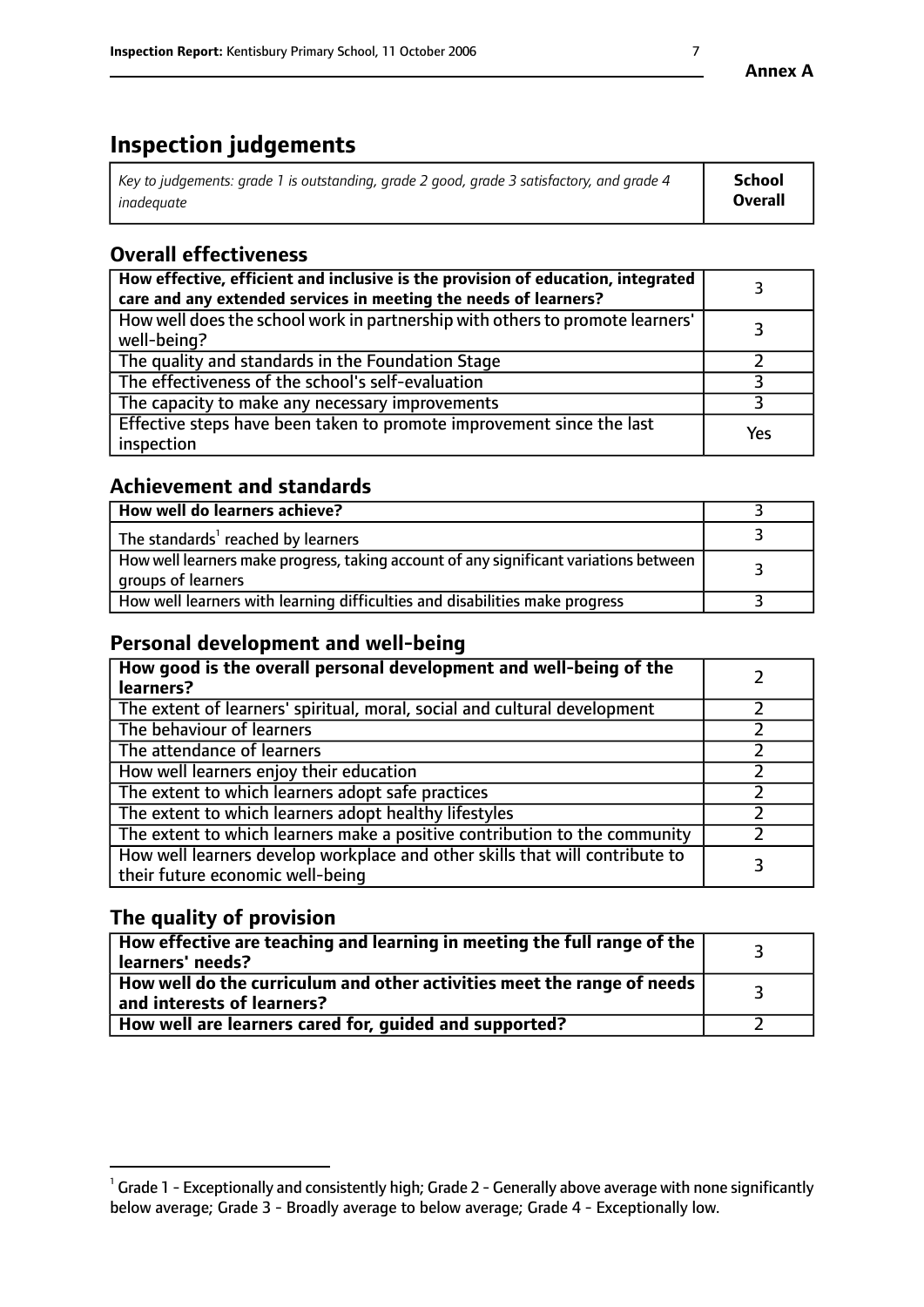# **Leadership and management**

| How effective are leadership and management in raising achievement<br>and supporting all learners?                                              |            |
|-------------------------------------------------------------------------------------------------------------------------------------------------|------------|
| How effectively leaders and managers at all levels set clear direction leading<br>to improvement and promote high quality of care and education |            |
| How effectively performance is monitored, evaluated and improved to meet<br>challenging targets                                                 | 3          |
| How well equality of opportunity is promoted and discrimination tackled so<br>that all learners achieve as well as they can                     |            |
| How effectively and efficiently resources, including staff, are deployed to<br>achieve value for money                                          | 3          |
| The extent to which governors and other supervisory boards discharge their<br>responsibilities                                                  | 3          |
| Do procedures for safequarding learners meet current government<br>requirements?                                                                | <b>Yes</b> |
| Does this school require special measures?                                                                                                      | No         |
| Does this school require a notice to improve?                                                                                                   | <b>No</b>  |